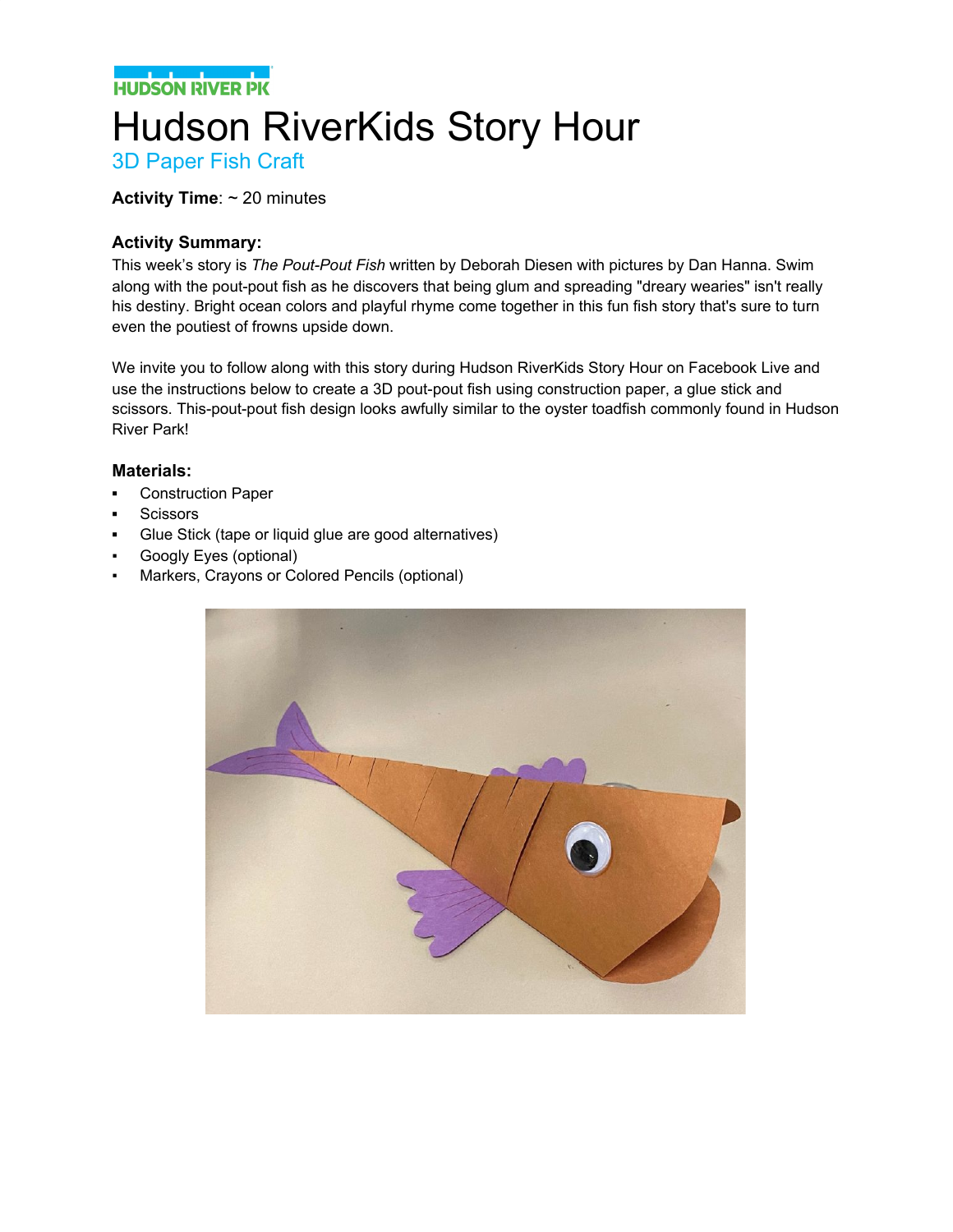

## Hudson RiverKids Story Hour

### **Instructions:**

- 1. Choose a color of construction paper for the body of your fish, and create a square.
	- a. Fold a corner of the shorter edge of the paper to the opposite long edge, creating a triangle.
	- b. Cut off the rectangular strip that is not overlapped by the triangular flap you created in step 1a, and set aside.



- 2. Open your square sheet of paper with the center crease oriented vertically.
- 3. Fold the two sides inward, so the upper edges line up with the center crease.



- 4. Unfold these two new flaps, and refold along the center crease.
- 5. Starting at the corner which is bisected by the crease of your flaps, cut slits from the center crease to these new creases you've created, perpendicular to these new creases. Leave about 3 inches uncut on the other end; this will become the head of your fish.
- 6. Make a cut to round off the corner that will become the mouth of your fish.

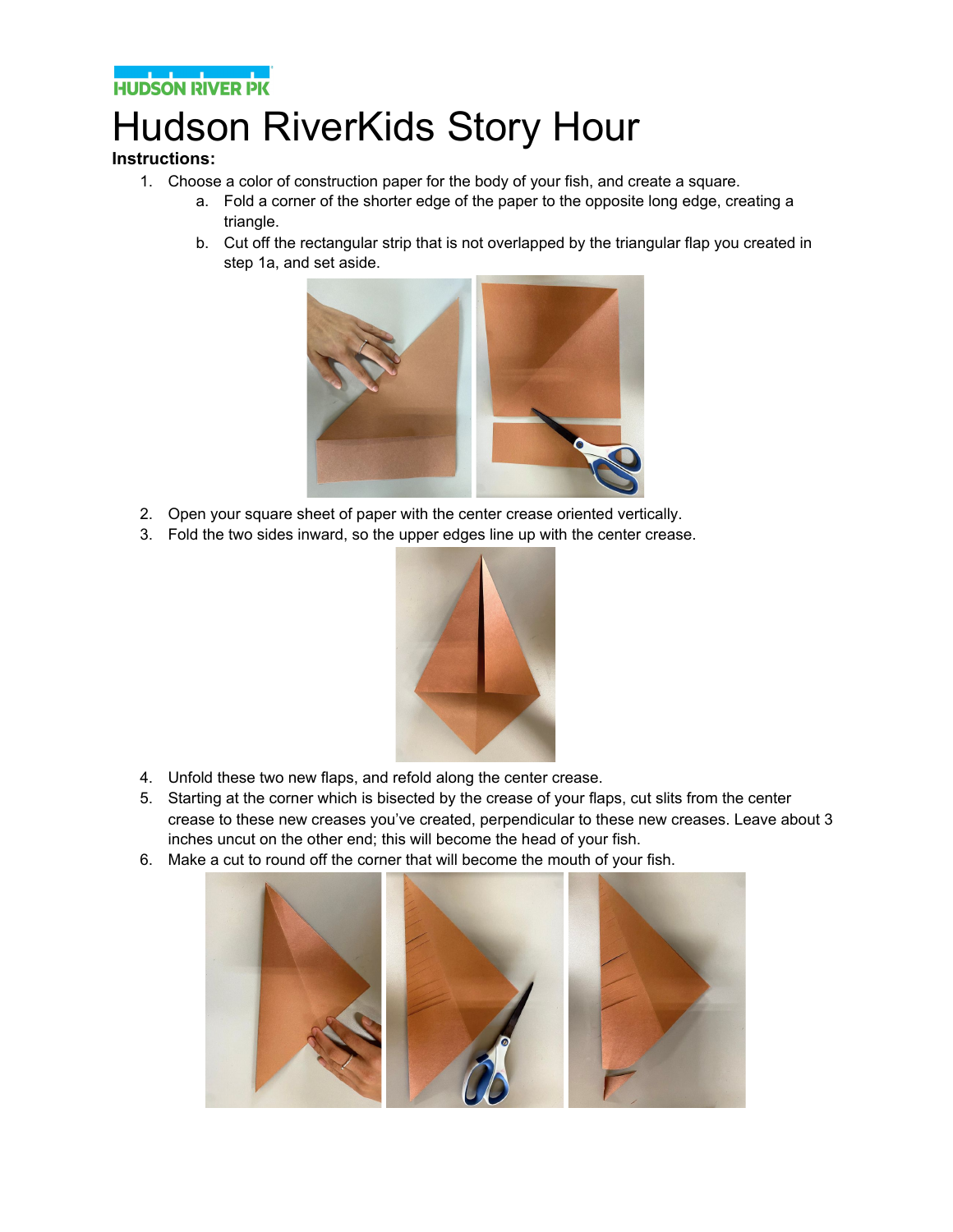### **THE POST OF BUILDING**<br>THUDSON RIVER PK Hudson RiverKids Story Hour

7. Glue the two uncut flaps of your triangle together so they overlap and create a flat bottom. This will be the belly of your fish.



- 8. Choose a color of construction paper for the fins of your fish, and cut our 2 pectoral (side) fins and 1 caudal (tail) fin.
	- a. These fins can be triangles, round, wavy or whatever shape you'd like them to be.
- 9. (Optional) Draw lines on your fins to represent the bones and spines that exist in real fish fins.



- 10. Use glue to attach your fins to the belly side of your fish. make sure your fins stick out enough to be visible from above.
- 11. Add eyes to your fish using glue to attach googly eyes, or drawing utensils.
- 12. Find the remaining strip from step 1b, and line it up under the head of your fish. Sketch a semicircle and cut it out. This will be the lower jaw of your fish.